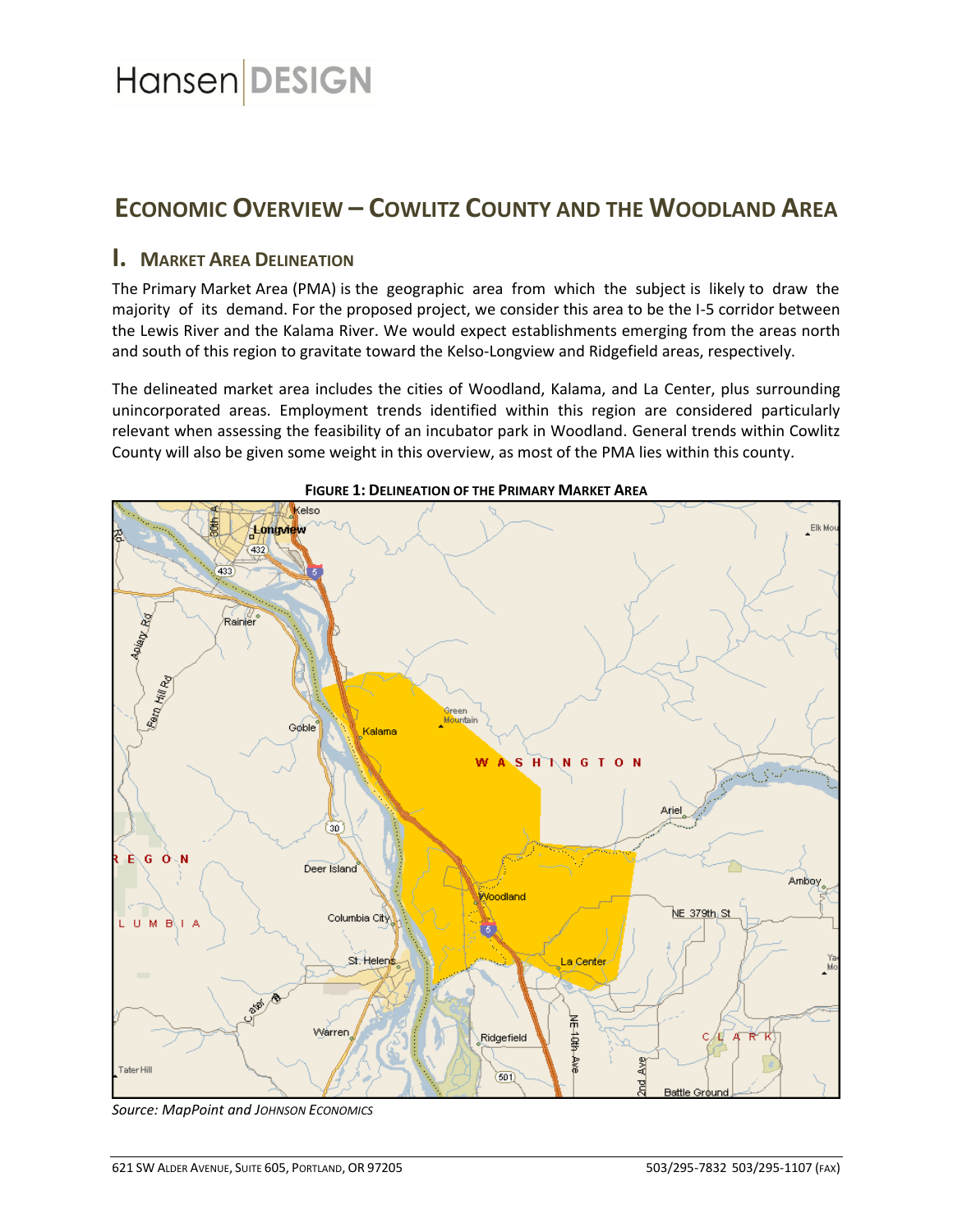#### **II. POPULATION GROWTH**

#### Cowlitz County Population Growth

Cowlitz County had a total population of 103,300 in 2013, according to the Washington State Office of Financial Management (OFM). The county has lagged the remainder of Washington State in recent times, including Clark County. Over the last decade, the average annual growth rate has been 0.8%. The OFM projects a 0.5% annual growth rate through 2015 and 0.6% thereafter.



FIGURE 2: HISTORICAL AND PROJECTED ANNUAL POPULATION GROWTH, COWLITZ AND CLARK COUNTIES

*Source: Washington State Office of Financial Management*

The county's lackluster employment growth is reflective of the weak trend of the Kelso-Longview area. The two cities account for nearly half of the county's population, and have grown at an annual average rate of 0.3% over the last decade. For the remainder of the county, the average growth rate has been 1.2% - the same as the overall statewide rate. However, since the end of the recession, the growth has been weak throughout the entire county.

#### Woodland and Kalama Population Growth

The City of Woodland enjoyed strong growth during the pre-recession boom, but has since stagnated. A total of 5,650 individuals lived within the city limits in 2013, according to the OFM. When growth due to annexation is excluded, the city has added only 155 residents since the recession. Kalama, which had an estimated population of 2,400 in 2013, added a mere 38 residents over the same period. The weak growth in these cities stands in some contrast to the trend in Ridgefield, to the south. An estimated 5,545 people lived in this city in 2013, an increase of almost 1,000 since 2009 (figure 3).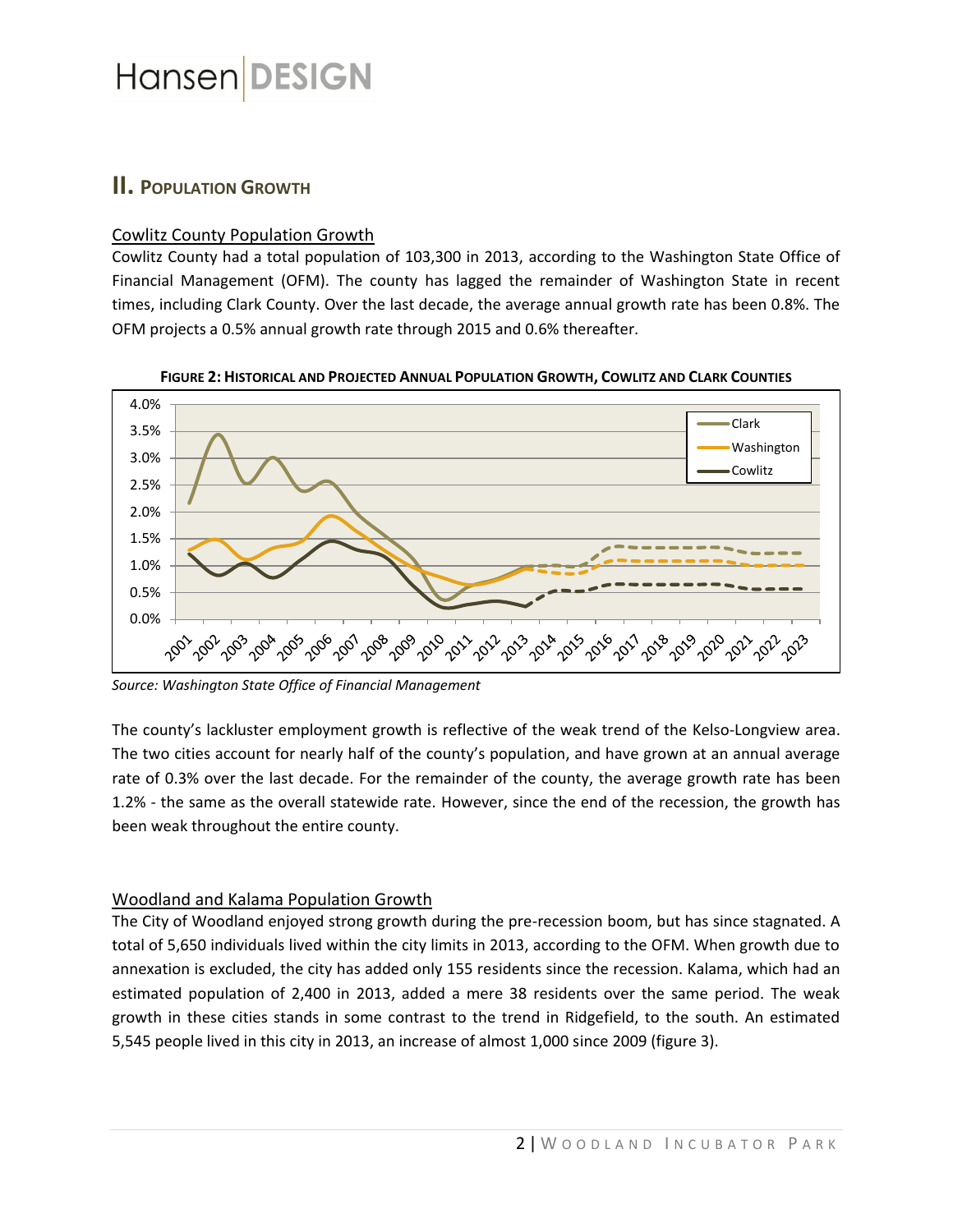

**FIGURE 3: COMPARISON OF ANNUAL POPULATION GROWTH<sup>1</sup> IN WOODLAND AND NEIGHBORING CITIES**

 $^1$  Population increase due to annexation since 2001: Kelso-Longview, 629; Ridgefield, 109; Kalama, 282; Woodland, 162. *Source: Washington State Office of Financial Management*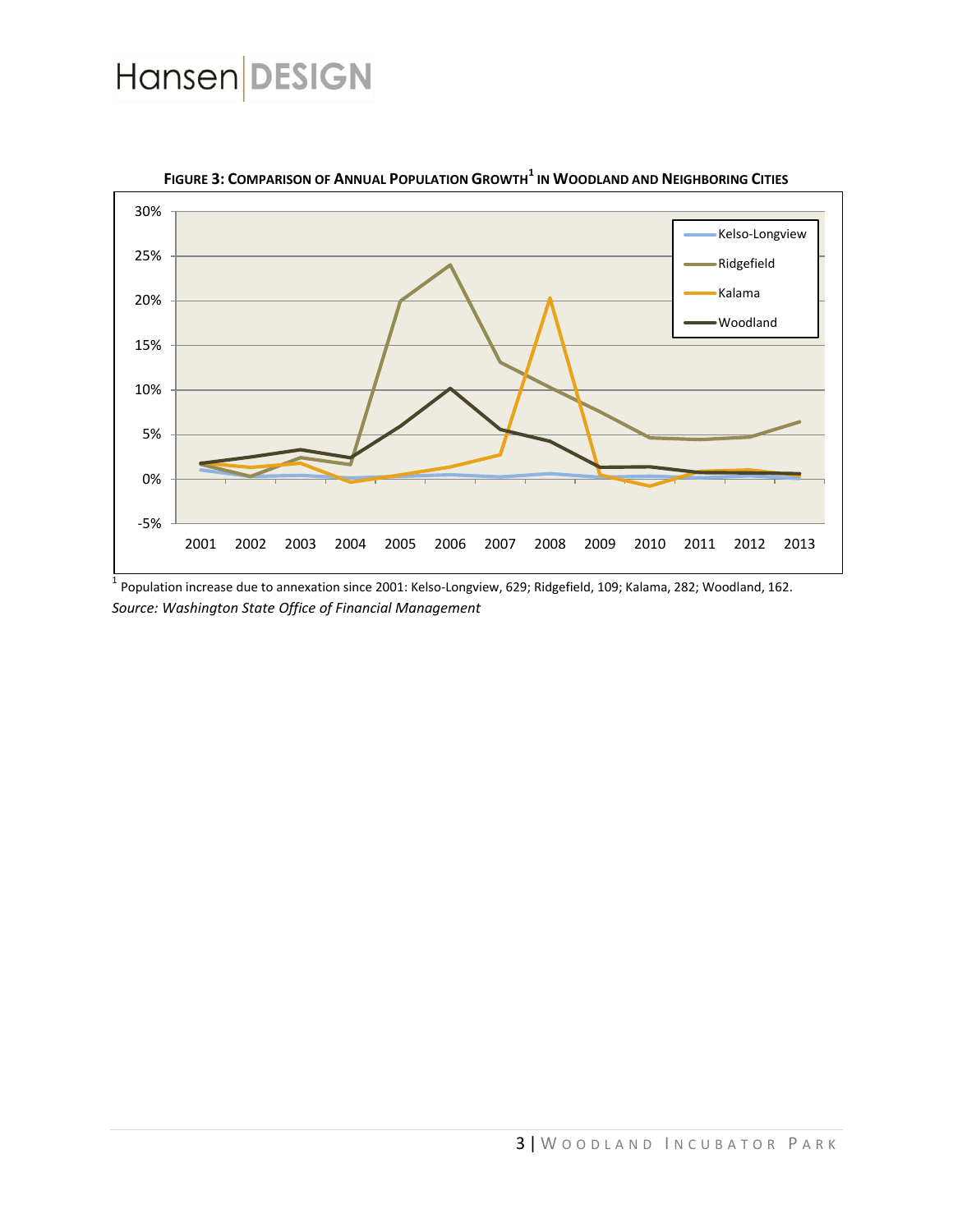#### **III. EMPLOYMENT GROWTH**

#### County Employment Growth

Cowlitz County has continued to suffer employment losses in the wake of the last recession. A total of 37,410 workers were employed in 2013, according to the Washington State Employment Security Department (ESD). This represents a loss of 3,200 jobs (-8%) since 2007, and a loss of 1,000 jobs since 2012. Meanwhile, the labor force continues to shrink as discouraged workers give up looking for work and older workers retire. This helps push the official unemployment rate down. Currently, 9.2% are unemployed in Cowlitz County, compared to 7.4% in Clark County and 6.5% statewide.



**FIGURE 4: LABOR FORCE TRENDS, COWLITZ COUNTY (2001 – 2013)**

*Source: Washington State Employment Security Department*

With respect to individual industries, Cowlitz County exhibits weakness across most of the service sector (figure 5). Further, the construction industry has not bounced back like it has elsewhere in the region. The manufacturing industry, which is the largest industry in the county, is the only industry with significant growth in recent years. Around 300 jobs have been added in this industry since 2009, at an average annual growth rate of 1.2%.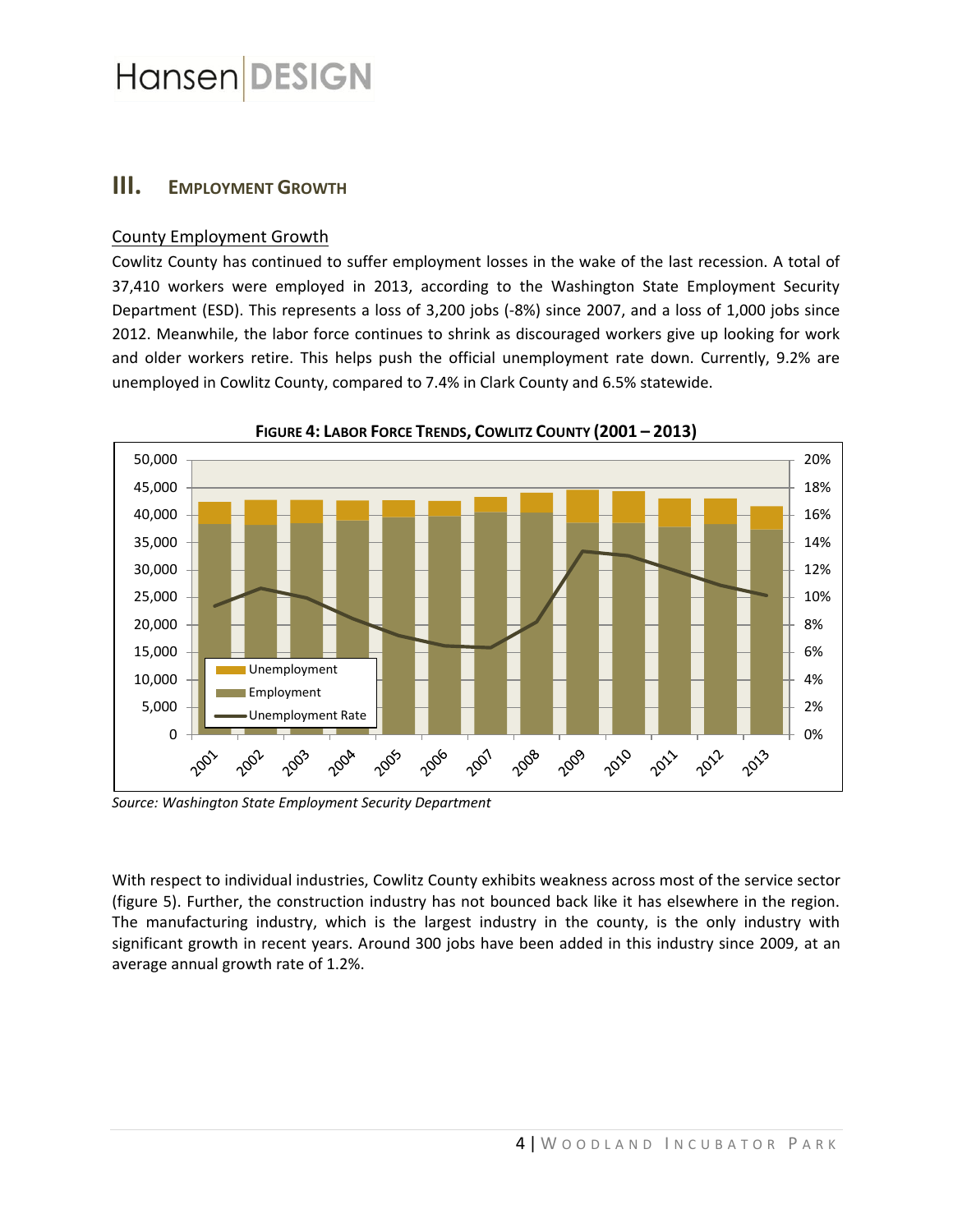

*Source: Washington State Employment Security Department*

The ESD does not produce county-level employment projections, but applying its forecasts for the major industries in the entire Southwest Washington region to current industry employment in Cowlitz County indicates an overall annual growth rate of around 1.5% through 2016 and 0.9% thereafter. Using the same approach for Clark County indicates equivalent growth rates of 1.8% and 1.0%, respectively.



**FIGURE 6: HISTORICAL AND PROJECTED ANNUAL COUNTY EMPLOYMENT GROWTH (2003 – 2023)**

*Source: Washington State Employment Security Department, JOHNSON ECONOMICS*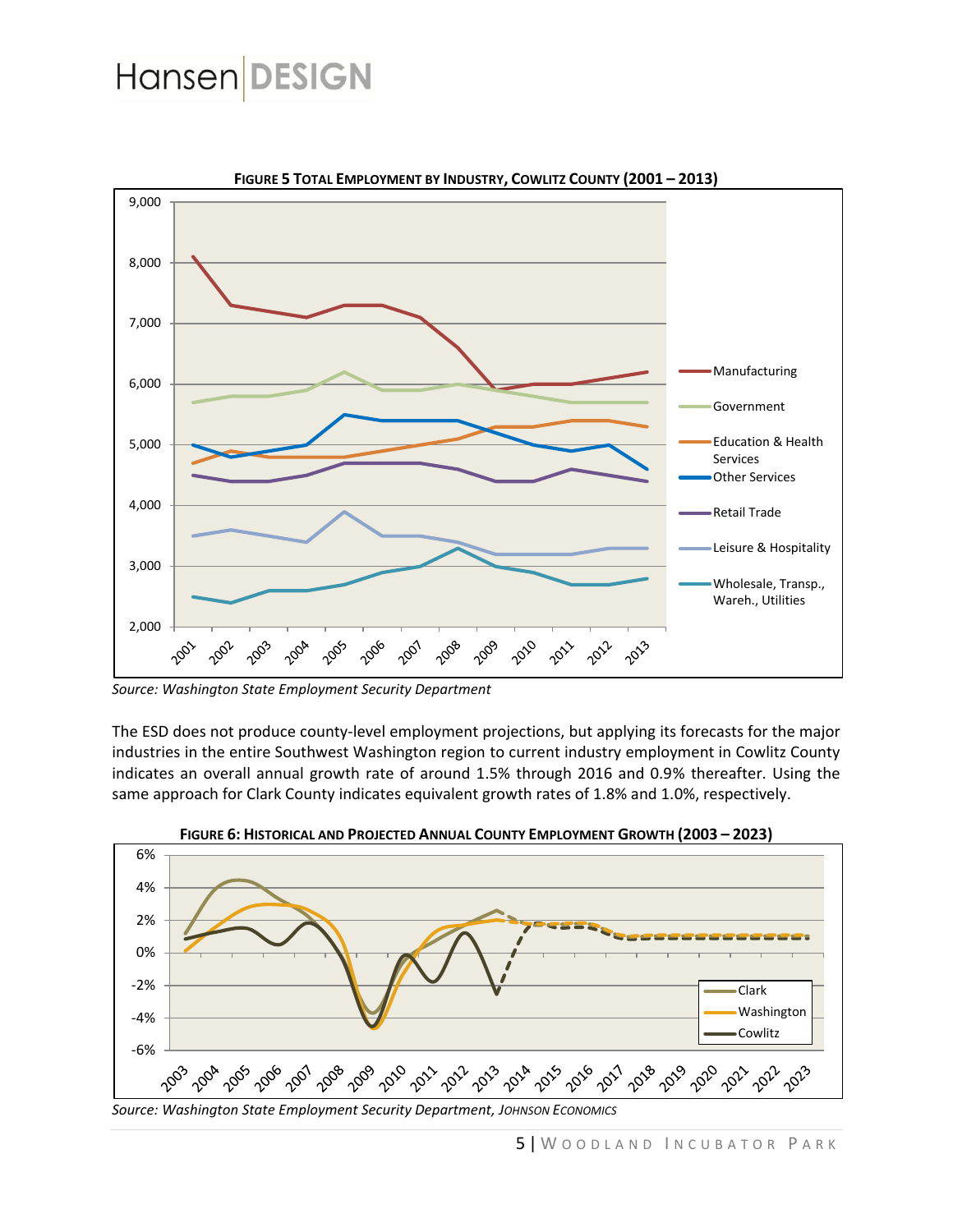#### Manufacturing Employment

Support for a new light-industrial incubator building in Woodland is most likely to come from the manufacturing industry. Over the coming decade, the ESD projects annual growth in Southwest Washington's durable goods industry at a rate of 3.3% through 2016 and 1.7% thereafter. However, for nondurable goods manufacturing, no change is expected through 2016, and an annual decline of 0.3% is expected thereafter. Applying these rates to Cowlitz County indicates that around 650 new durable goods manufacturing jobs will be created over the next ten years, while around 60 jobs will be lost in the nondurable goods industry.

(Durable goods: wood products, nonmetallic mineral products, metal, machinery, computers and electronics, appliances, transportation equipment, and furniture. Nondurable goods: food and beverage, textiles, leather, apparel, paper and printing, petroleum and coal, chemicals, and plastic and rubber products.)



FIGURE 7: MANUFACTURING EMPLOYMENT, HISTORICAL AND PROJECTED, COWLITZ COUNTY (2003 - 2023)

*Source: Washington State Employment Security Department, JOHNSON ECONOMICS*

#### Woodland Employment Growth

The Woodland area has seen somewhat stronger growth than Cowlitz County as a whole. Based on the ESD's mid-2013 employment estimates, around 3,300 workers were employed within the City of Woodland in 2013. Another 1,100 workers were employed within the unincorporated areas surrounding Woodland. In total, the Woodland area has added roughly 550 workers since the recession, at a healthy average annual rate of 3.4%. In a ten-year perspective, this rate is 2.8%.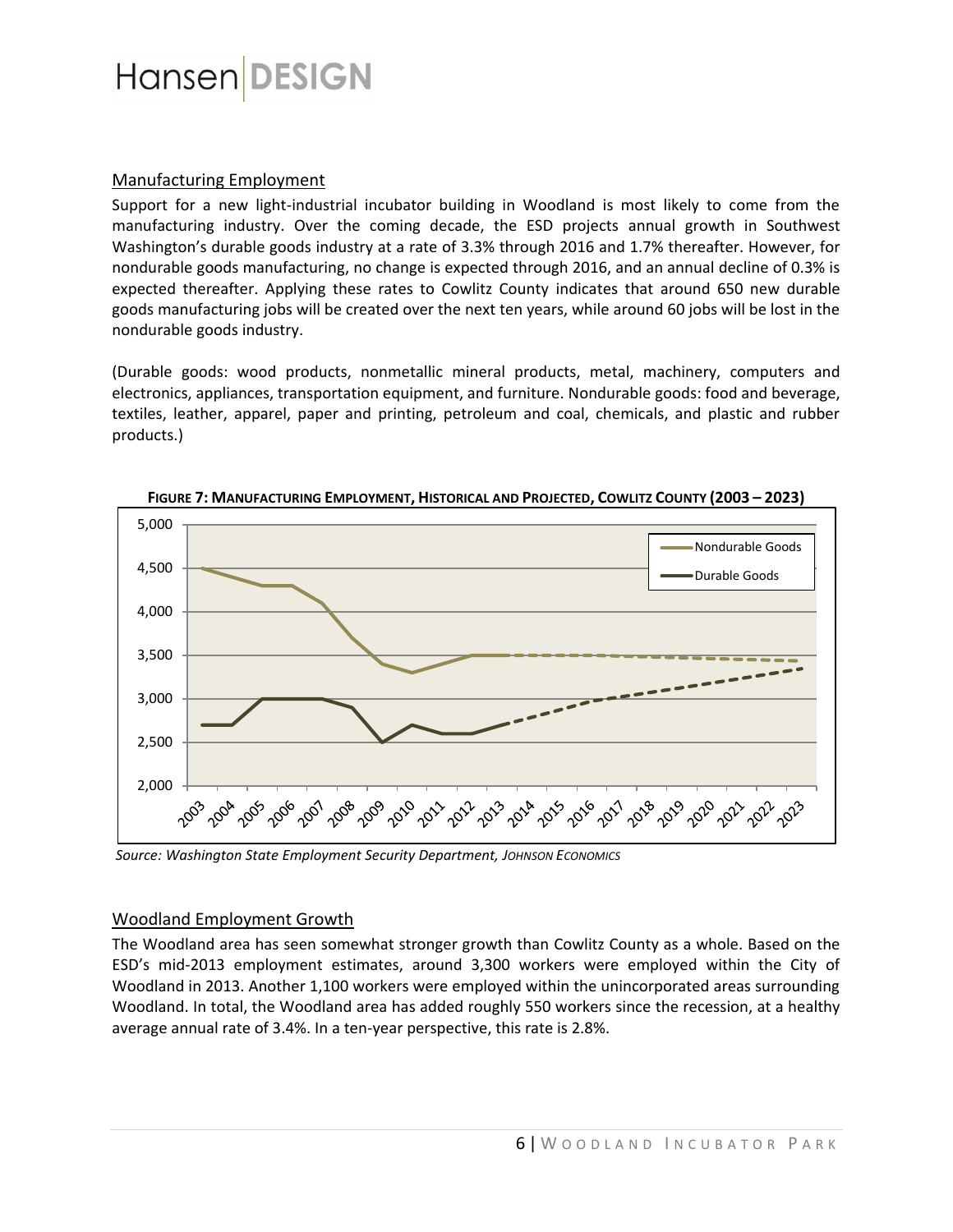

**FIGURE 8: WOODLAND AREA EMPLOYMENT (2003 – 2013)**

*\* 2013 estimate based on June y-o-y growth rate applied to 2012 numbers. Source: Washington State Employment Security Department, JOHNSON ECONOMICS*

Compared to its closest neighbors, Woodland's employment growth over the past ten years has only been surpassed by Ridgefield, which has enjoyed spectacular growth before and after the most recent recession. For Kalama, including surrounding unincorporated areas, around 130 jobs were lost during the last four years. This translates to an average annual loss of 2.1% over the period, and follows a trend that began before the downturn.



FIGURE 9: COMPARISON OF ANNUAL EMPLOYMENT GROWTH, WOODLAND AND NEIGHBORING CITIES (2003 - 2013)

*\* 2013 estimate based on June y-o-y growth rate applied to 2012 numbers.*

*Source: Washington State Employment Security Department, JOHNSON ECONOMICS*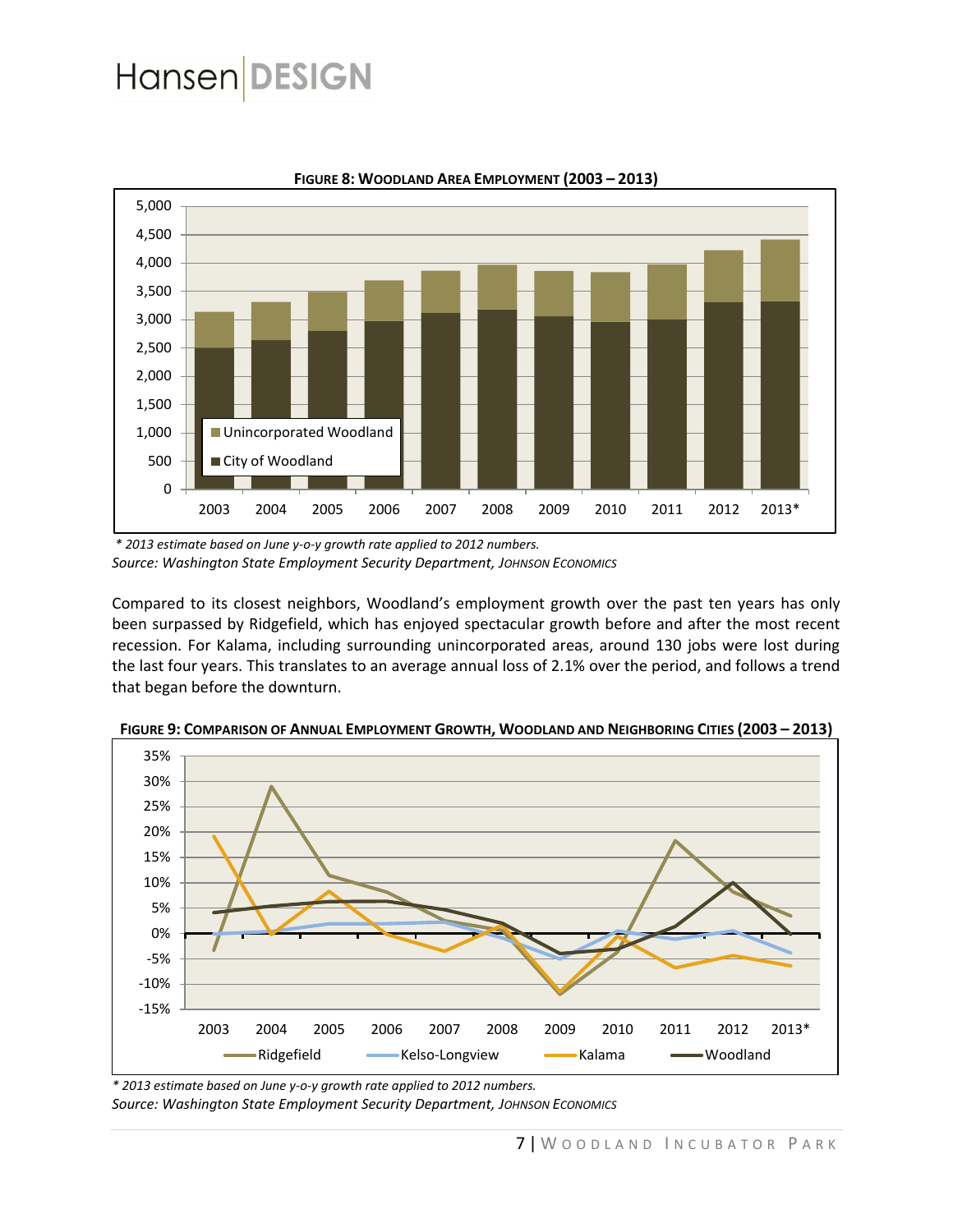The manufacturing industry is by far the largest in Woodland, accounting for 30% of the city's employment. This industry saw a gradual decline between 2007 and 2011, when it lost a total of 39 jobs. A significant bounce took place in 2012, however, as 75 manufacturing jobs were created. (Data for 2013 is not yet available at the industry level).



*Source: Washington State Employment Security Department*

As an indication of future employment growth within Woodland's manufacturing industry, we would use the average annual growth rate over the last ten years, which is 3.8%. Applying this rate to 2012 employment indicates potential growth of 200 new manufacturing jobs over the next five years and 450 new jobs over the next ten years.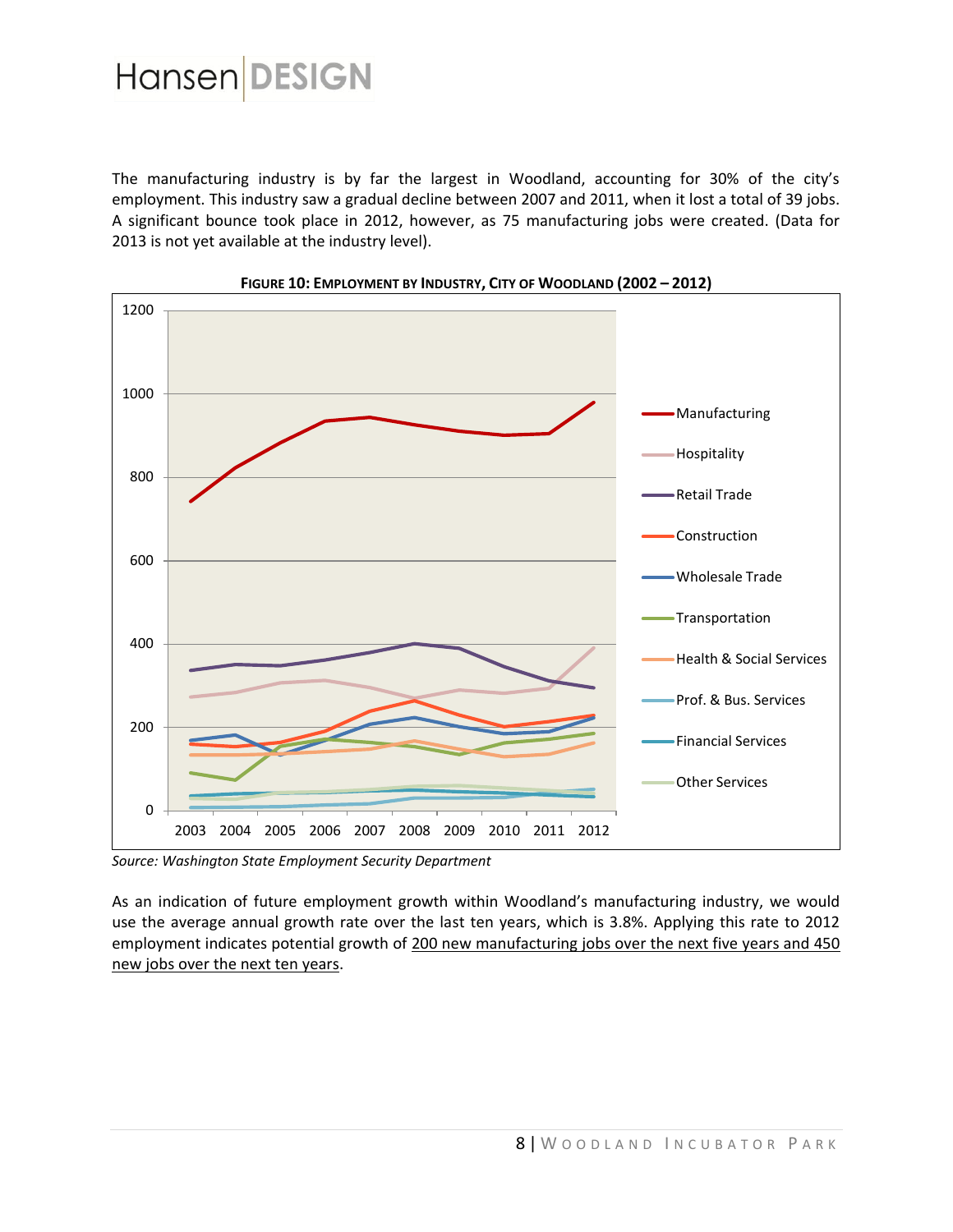#### **IV. INNOVATION AND SMALL-BUSINESS GROWTH**

#### Innovation

As a gauge of innovation, we rely on data on patent issuance from the United States Patent and Trademark Office (USPTO). We limit our focus to utility patents, which best reflect innovation. Over the past ten years, Cowlitz County has produced a small but steady number of utility patents. In 2011, the most recent year for which data is published, 11 patents were issued. This translates to a rate of 0.1 patents per 1,000 residents. For Clark County, the equivalent rate is 0.6, and the statewide rate is 0.7. In general, urban centers have higher rates of issued patents due to higher concentrations of firms and universities involved in research. For Washington State as a whole, the rate has more than doubled since 2006, whereas the rates have remained relatively stable in Cowlitz and Clark Counties.



*Source: U.S. Patent and Trademark Office*

Most of the patents issued to establishments within Cowlitz County are issued to large firms that have their main research facilities in Clark County or the Portland Metro Area. These include Sharp, Tektronix, and SEH America. With these excluded, the annual number of patents issued to Cowlitz County firms and individuals hover around five. The patents have a wide range of applications and are not concentrated in any particular field.

#### Small-Business Growth

The U.S. Census Bureau provides an annual count of firms with paid employees within geographies down to a zip code level. The most recent data are from 2011. For the manufacturing industry, the data indicates growth among the smallest firms (1 - 4 employees) in the PMA, after a slowdown following the recession. The Woodland area shows a particularly promising trend (figure 12). For larger firms, the development has been somewhat weaker. This might indicate that manufacturing firms within the PMA currently face obstacles to growth. An incubator park might help remove some of these obstacles.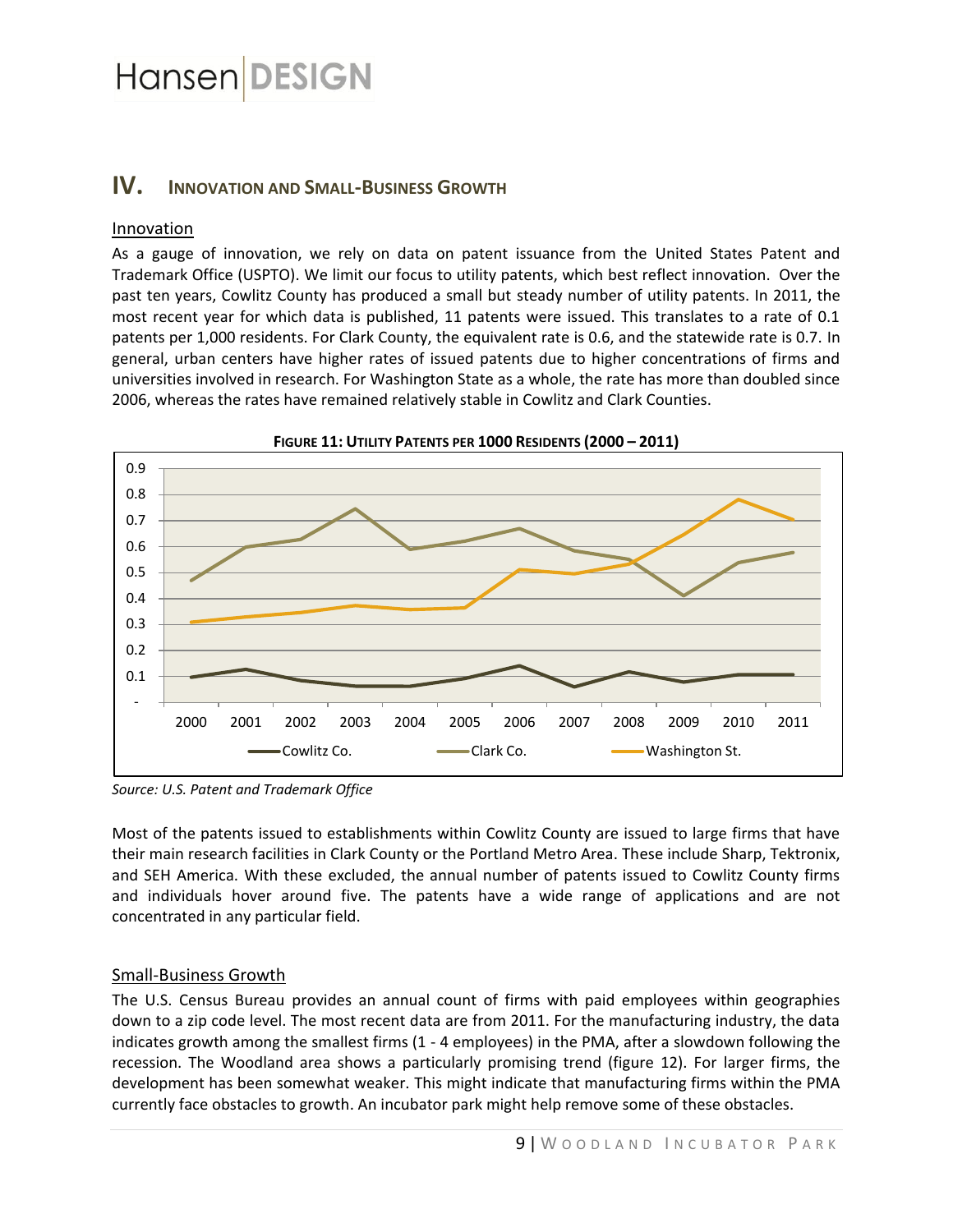

**FIGURE 12: MANUFACTURING FIRMS WITHIN AND AROUND THE PMA, BY SIZE (2005 – 2011)\***

*\* The count follows zip codes and includes unincorporated areas surrounding the cities. Source: U.S. Census Bureau*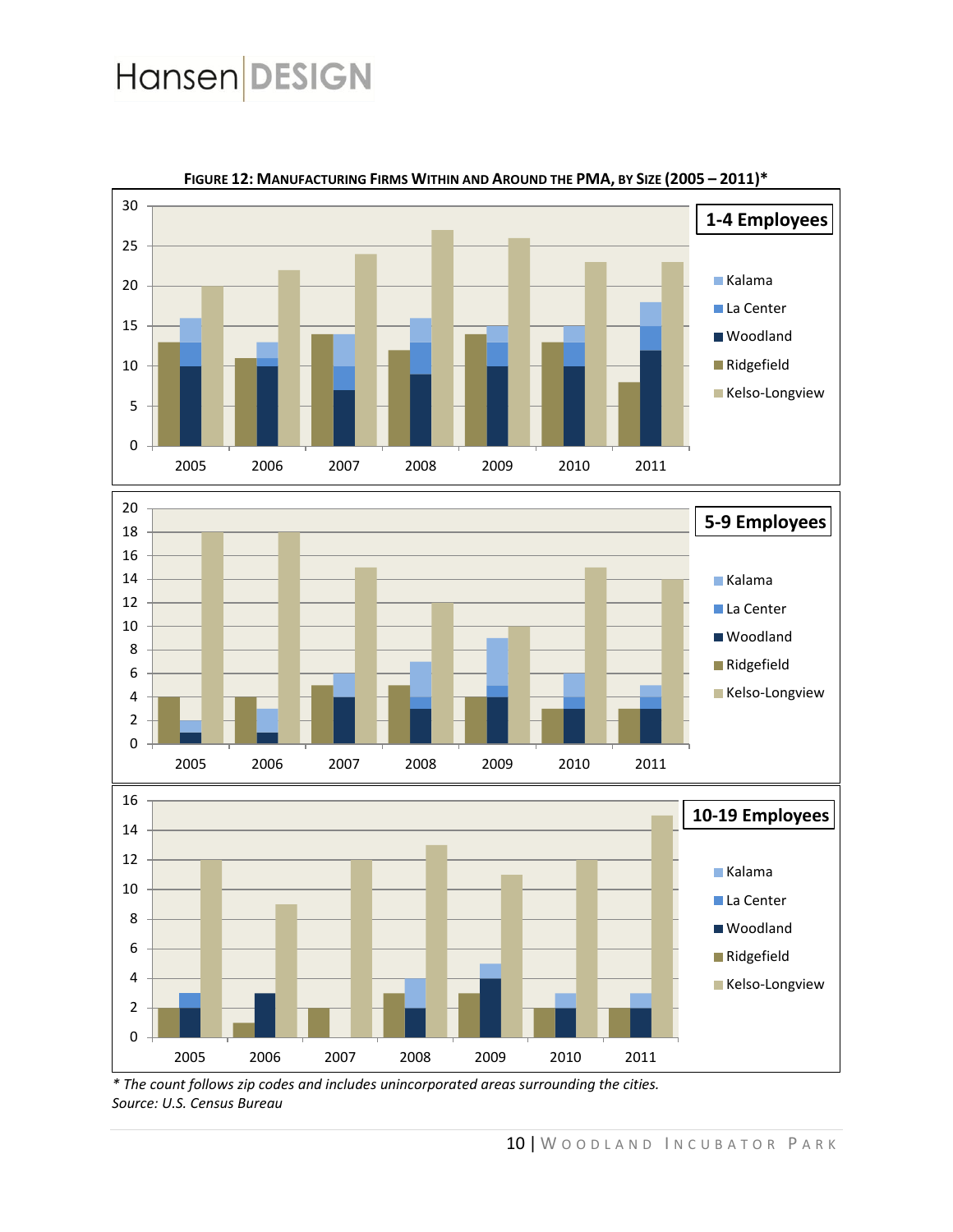#### **V. COMMUTING PATTERNS**

The U.S. Census Bureau produces data sets in collaboration with the Bureau of Labor Statistics that reveal commuting patterns within geographies down to the census block group level. By combining the block groups that make up the PMA, the commuting patterns of residents and workers within the PMA can be analyzed. The most recent available data is from 2011.



**FIGURE 13: EMPLOYMENT CONCENTRATIONS WITHIN THE PMA**

 *Source: U.S. Census Bureau, JOHNSON ECONOMICS*

In 2011, the PMA exhibited a net outflow of almost 1,300 commuters. In total, 5,262 PMA residents commuted to areas outside the PMA while 3,977 workers commuted from the outside into the PMA. An estimated 1,159 individuals both worked and resided within the PMA – a relatively small number that reflects the mobility afforded by the I-5 freeway. There has been a gradual increase in the net outflow in recent years due to the weak employment growth within the PMA. The following chart displays the most important commuting destinations with corresponding counts of commuters based on 2011 data: